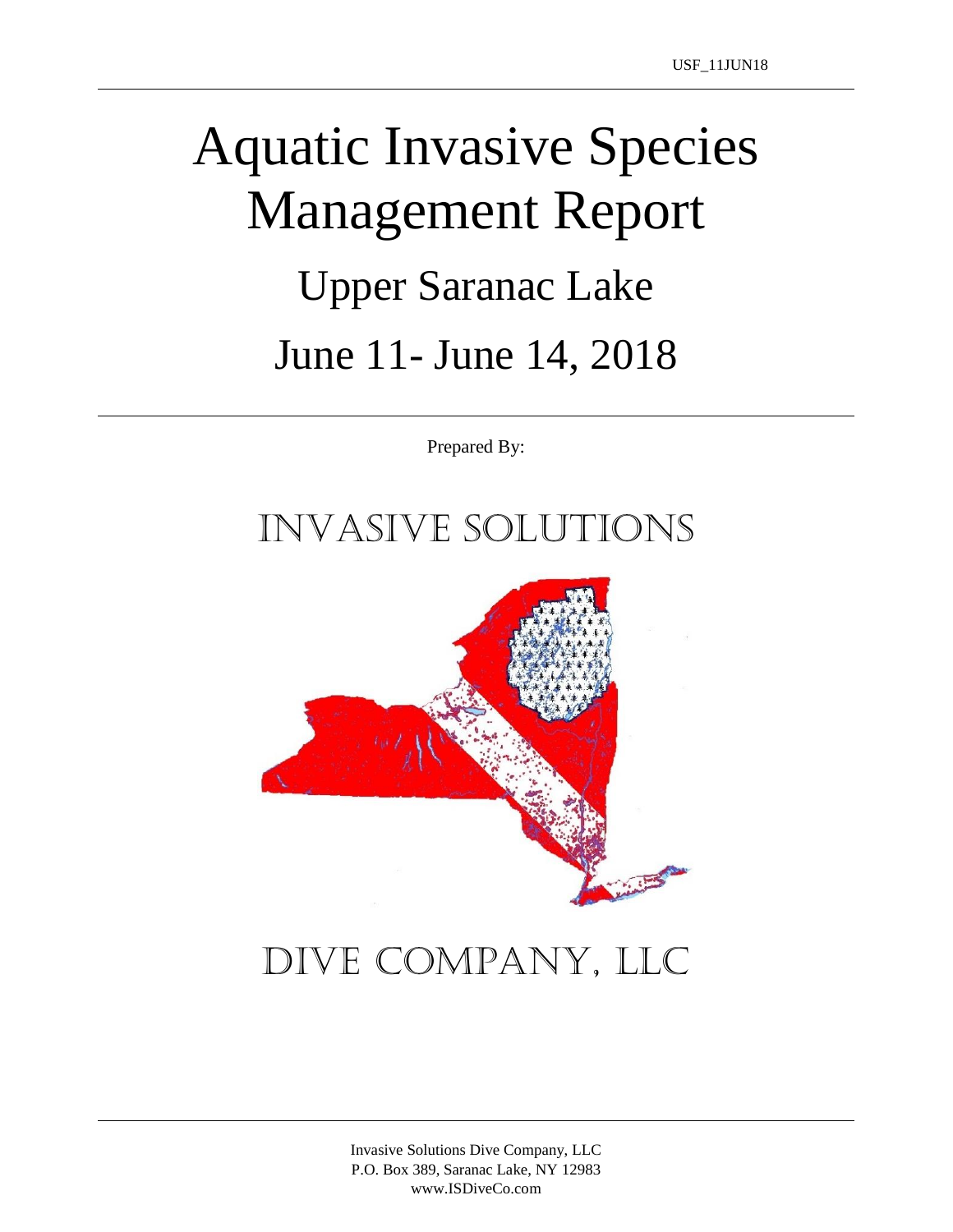| <b>Upper Saranac Lake (2018)</b>               |                         | <b>Plant Tally</b> |             |                           |             |
|------------------------------------------------|-------------------------|--------------------|-------------|---------------------------|-------------|
|                                                |                         | Week of 6/11/2018  |             | <b>Year To Date Total</b> |             |
| <b>Site Location</b>                           | #                       | Eurasian           | Variable    | Eurasian                  | Variable    |
| <b>Back Bay</b>                                | 1                       |                    |             | $\mathbf 0$               | $\mathbf 0$ |
| Saranac Inn point- Marlboro club               | $\overline{\mathbf{c}}$ |                    |             | $\mathbf 0$               | $\mathbf 0$ |
| college row                                    | $\overline{\mathbf{3}}$ |                    |             | $\mathbf 0$               | $\mathbf 0$ |
| Tommys rock & dry island                       | 4                       |                    |             | $\mathbf 0$               | $\mathbf 0$ |
| N. Basin -N. Markham point                     | 5                       |                    |             | $\mathbf 0$               | $\mathbf 0$ |
| Goose Island-Rock pile                         | 6                       |                    |             | $\mathbf 0$               | $\mathbf 0$ |
| Green Island-Rock pile                         | $\overline{\mathbf{z}}$ |                    |             | $\mathbf 0$               | $\mathbf 0$ |
| Green Bay- Moss Point Rock                     | 8                       |                    |             | $\mathbf 0$               | $\mathbf 0$ |
| South Markham Point-Square Bay                 | 9                       |                    |             | $\mathbf 0$               | $\mathbf 0$ |
| Square Bay Divot- point north, Buck Island     | 10                      | $\mathbf{1}$       | $\mathbf 0$ | $\mathbf{1}$              | $\mathbf 0$ |
| Little Square Bay                              | 11                      | 12                 | 0           | 12                        | $\mathbf 0$ |
| <b>Buck Island</b>                             | 12                      | $\overline{2}$     | $\mathbf 0$ | $\overline{2}$            | $\mathbf 0$ |
| <b>Buck Island Bay</b>                         | 13                      | 10                 | $\mathbf 0$ | 10                        | $\mathbf 0$ |
| Whitney Point-Bottleneck Bay-Butternut Point   | 14                      |                    |             | $\mathbf 0$               | $\mathbf 0$ |
| Saganaw Bay                                    | 15                      |                    |             | $\mathbf 0$               | $\mathbf 0$ |
| Fish Creek Bay                                 | 16                      | 0                  | 12          | $\mathbf 0$               | 12          |
| Fish Creek Channel                             | 17                      | $\mathbf 0$        | 32          | $\mathbf 0$               | 32          |
| Fish Creek Pond-spider creek                   | 18                      | 27                 | 198         | 27                        | 198         |
| Pork Bay                                       | 19                      |                    |             | $\mathbf 0$               | $\mathbf 0$ |
| Narrows West                                   | 20                      |                    |             | $\mathbf 0$               | $\mathbf 0$ |
| <b>Narrows East</b>                            | 21                      |                    |             | $\mathbf 0$               | $\mathbf 0$ |
| Birch Point- Gull Point                        | 22                      |                    |             | $\mathbf 0$               | $\mathbf 0$ |
| Gilpin Bay                                     | 23                      | $\mathbf 0$        | 0           | $\mathbf 0$               | $\mathbf 0$ |
| Eagle Island-Rockpile                          | 24                      |                    |             | $\mathbf 0$               | $\mathbf 0$ |
| North Gull Bay                                 | 25                      |                    |             | $\overline{0}$            | $\mathbf 0$ |
| Pelky Bay                                      | 26                      |                    |             | $\mathbf 0$               | $\mathbf 0$ |
| <b>Gull Bay Connector</b>                      | 27                      |                    |             | $\mathbf 0$               | $\mathbf 0$ |
| <b>Bungalow Bay</b>                            | 28                      |                    |             | $\mathbf 0$               | $\mathbf 0$ |
| South Gull Bay                                 | 29                      |                    |             | 0                         | $\mathbf 0$ |
| Deer Island                                    | 30                      |                    |             | $\pmb{0}$                 | $\pmb{0}$   |
| Doctors Island, area                           | 31                      |                    |             | $\mathbf 0$               | $\mathbf 0$ |
| Birch Islan, area                              | 32                      |                    |             | $\pmb{0}$                 | $\pmb{0}$   |
| Bull point- Sekon point                        | 33                      |                    |             | 0                         | $\mathbf 0$ |
| Bartlett Carry bay                             | 34                      |                    |             | $\pmb{0}$                 | $\pmb{0}$   |
| Sekon Point- South of Wenona                   | 35                      |                    |             | $\mathbf 0$               | $\mathbf 0$ |
| Chapel Island                                  | 36                      |                    |             | $\pmb{0}$                 | $\pmb{0}$   |
| East South Basin- Bartlett Carry Bay, entrance | 37                      |                    |             | 0                         | $\mathbf 0$ |
| Corey's Island                                 | 38                      |                    |             | $\pmb{0}$                 | $\mathbf 0$ |
| South Basin                                    | 39                      |                    |             | $\mathbf 0$               | $\mathbf 0$ |
| <b>Totals Number of Plants</b>                 |                         | 52                 | 242         | 52                        | 242         |
| <b>Weight (Lbs)</b>                            |                         | Eurasian           | Variable    | Eurasian                  | Variable    |
|                                                |                         | 1.6                | 18.8        | 1.6                       | 18.8        |
|                                                |                         |                    |             |                           |             |

Invasive Solutions Dive Company, LLC P.O. Box 389, Saranac Lake, NY 12983 www.ISDiveCo.com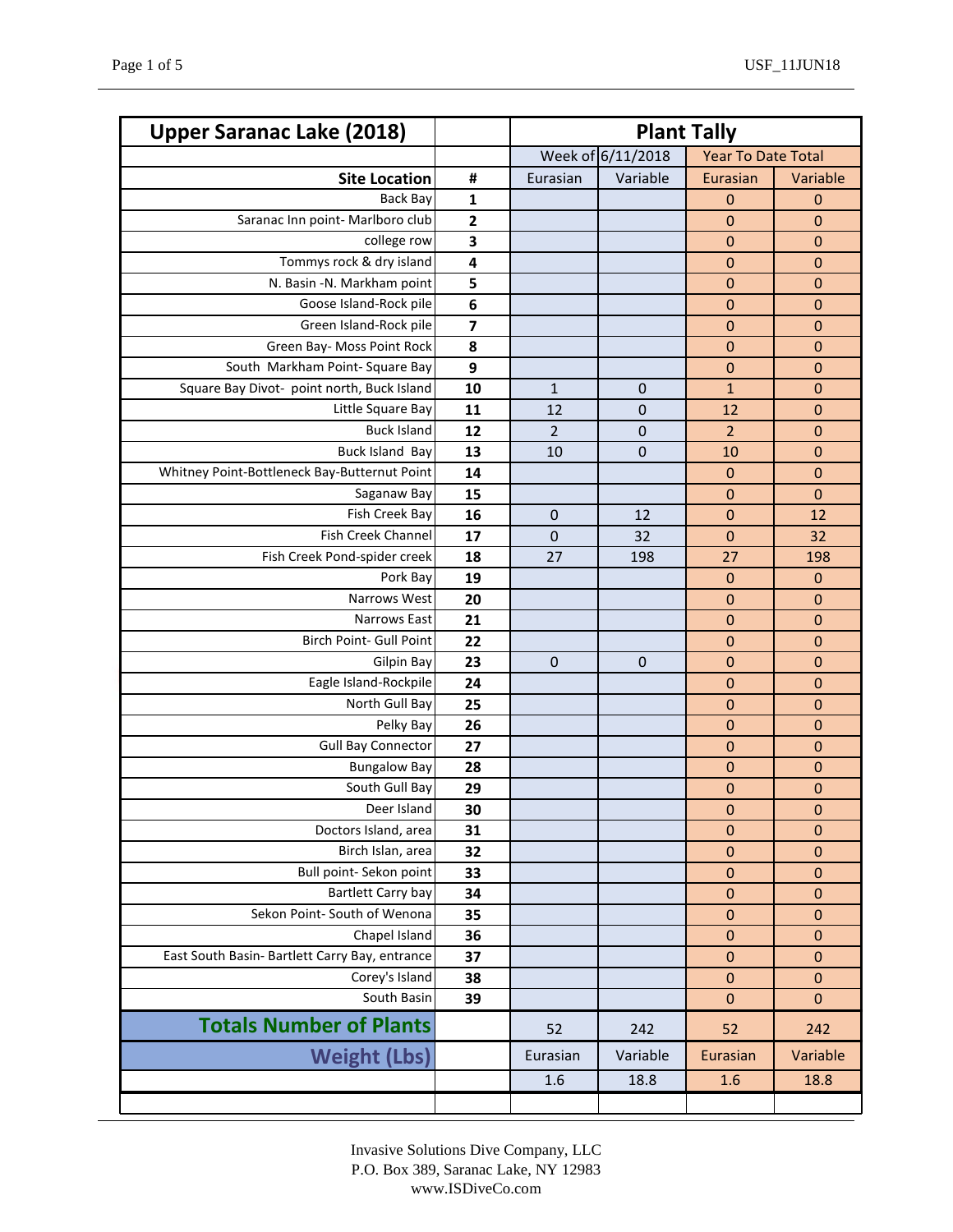

Upper Saranac Lake- week of 11 June 18

Site 10- Square Bay Divot Site 12- Buck Island Site 13- Buck Island Bay

Invasive Solutions Dive Company, LLC P.O. Box 389, Saranac Lake, NY 12983 www.ISDiveCo.com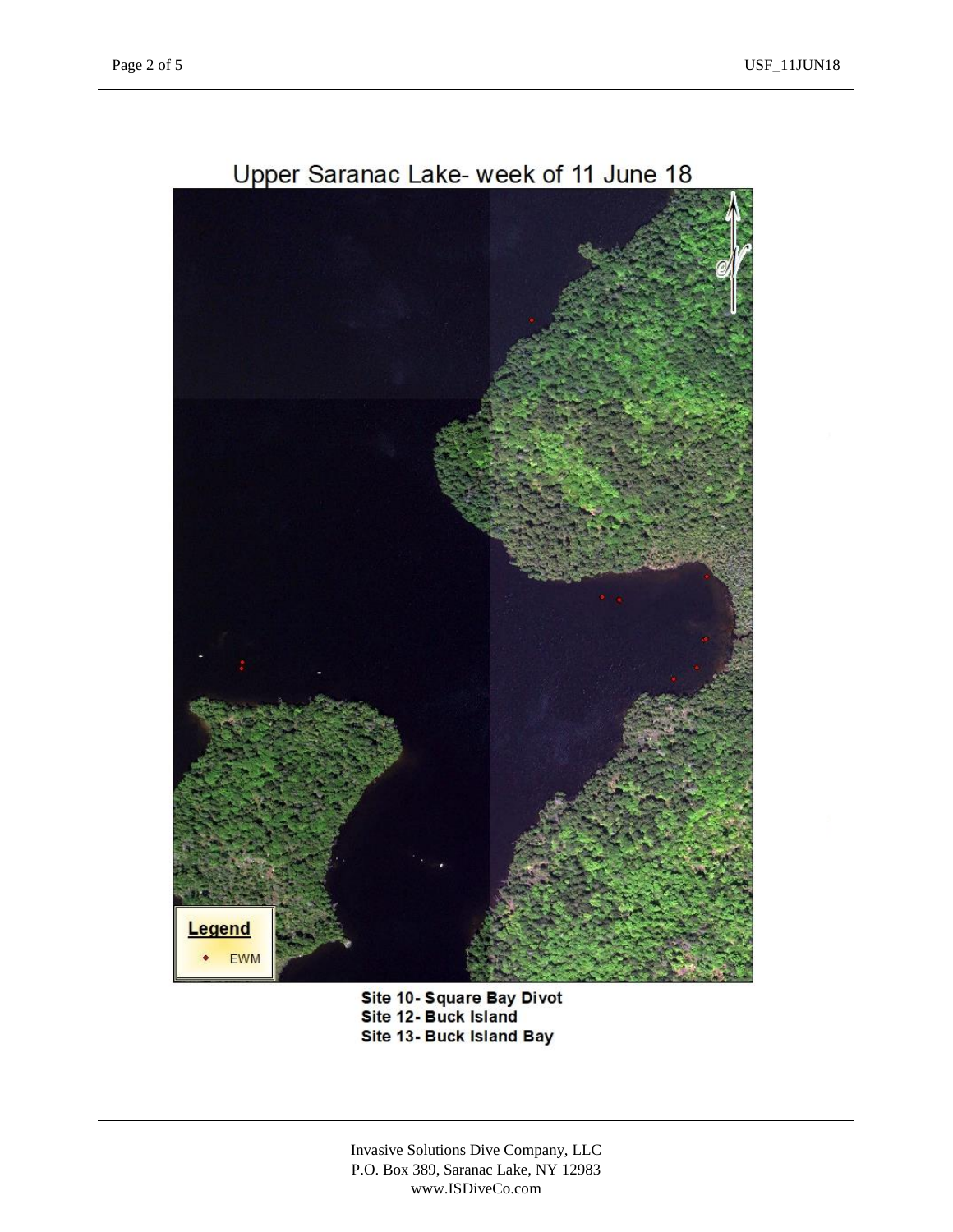

## Upper Saranac Lake- week of 11 June 18

Site 11-Little Square Bay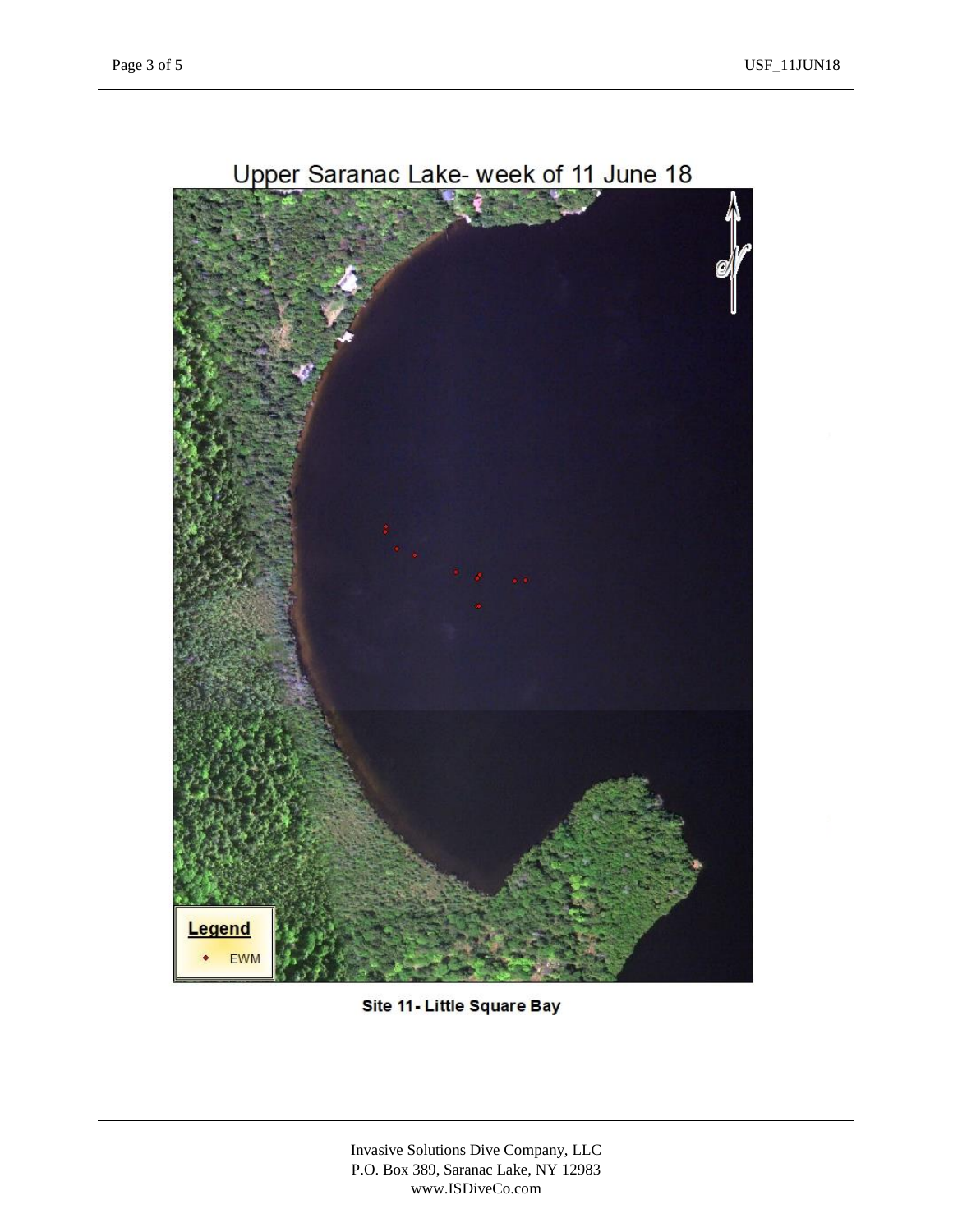

Upper Saranac Lake- week of 11 June 18

Site 14- Whitney Point